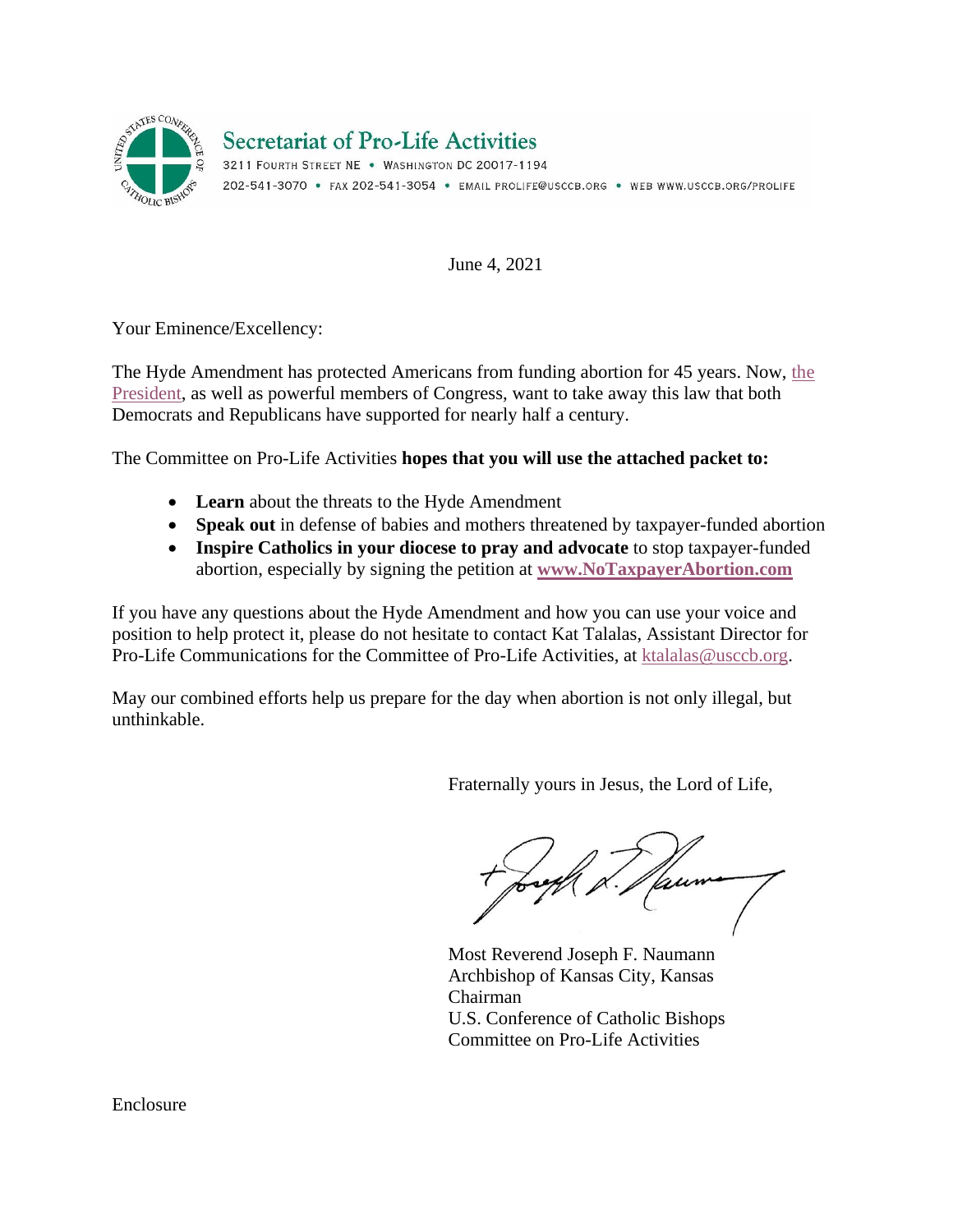## **Key Points: Stop Taxpayer-Funded Abortion**

#### **Taxpayer-funded abortion is not a one-party issue.**

- Today, the majority of Americans, including members of both parties, agree that taxpayer dollars should not go to abortion.<sup>1</sup>
- The Hyde Amendment has been signed into law every year since 1976, whether the Congress and the White House were led by Republicans or Democrats.

## **It is wrong to force Americans to pay for abortions against their beliefs.**

- Most Americans oppose use of their taxpayer dollars for abortion, and for many this is a matter of moral or religious conviction.
- The federal government respects conscience by staying out of the abortion business.
- Americans should not be made to subsidize the taking of innocent life.

### **The Hyde Amendment saves lives.**

- When billions of taxpayer dollars go to subsidize abortion, more babies will lose their lives.<sup>2</sup>
- The Hyde Amendment has saved 2.4 million babies from abortion since its enactment.<sup>3</sup>

### **Taxpayer-funded abortion hurts women who are vulnerable.**

- To offer women a government-funded abortion, but not the resources she needs to provide for her baby, is not "choice" but coercion.
- All women deserve the resources to enable them to fully care for and nurture their baby, to welcome them in a loving, stable environment. Government money would be better spent supporting women in unexpected or challenging pregnancies and struggling new mothers than paying to end the lives of their children.
- Low-income women generally are more likely than wealthier women to oppose abortion.<sup>4</sup>
- The Hyde Amendment has been broadly supported by the majority of low-income women, including women of color.<sup>5</sup>
- By reducing abortion, the Hyde Amendment also saves women's lives. And after it went into effect, abortion complications for women affected by the policy went down.<sup>6</sup>

[amendment-democratic-support.html](https://slate.com/news-and-politics/2019/06/joe-biden-hyde-amendment-democratic-support.html)<br><sup>2</sup> M.J. New, "Addendum to Hyde @ 40: Analyzing the Impact of the Hyde Amendment," Charlotte Lozier Institute, July 21, 2020,

<sup>&</sup>lt;sup>1</sup> W. Saletan, "Abortion Funding Isn't As Popular As Democrats Think," Slate, June 12, 2019; [https://slate.com/news-and-politics/2019/06/joe-biden-hyde-](https://slate.com/news-and-politics/2019/06/joe-biden-hyde-amendment-democratic-support.html)

[https://lozierinstitute.org/addendum-to-hyde-40-analyzing-the-impact-of-the-hyde-amendment/.](https://lozierinstitute.org/addendum-to-hyde-40-analyzing-the-impact-of-the-hyde-amendment/) This site also links to Dr. New's more complete 2016 study, which cites over 20 peer-reviewed studies showing that such laws help prevent abortions. The estimate of lives saved takes into account the fact that some states use their state tax dollars to replace federal abortion funding.

<sup>3</sup> [https://lozierinstitute.org/addendum-to-hyde-40-analyzing-the-impact-of-the-hyde-amendment/?fbclid=IwAR3Gf05YAgZ8IBEXTTwegM5vP3SC2ZkU4a](https://lozierinstitute.org/addendum-to-hyde-40-analyzing-the-impact-of-the-hyde-amendment/?fbclid=IwAR3Gf05YAgZ8IBEXTTwegM5vP3SC2ZkU4a-dhuMVXbX3pU189uUzm2YTfgk)[dhuMVXbX3pU189uUzm2YTfgk](https://lozierinstitute.org/addendum-to-hyde-40-analyzing-the-impact-of-the-hyde-amendment/?fbclid=IwAR3Gf05YAgZ8IBEXTTwegM5vP3SC2ZkU4a-dhuMVXbX3pU189uUzm2YTfgk)

<sup>4</sup> [https://www.rand.org/content/dam/rand/pubs/monograph\\_reports/2007/MR1114.pdf](https://www.rand.org/content/dam/rand/pubs/monograph_reports/2007/MR1114.pdf) <sup>5</sup> Do you support or oppose the Hyde amendment?" YouGov, 2016 Poll.

[https://d25d2506sfb94s.cloudfront.net/cumulus\\_uploads/document/8bylijohx4/tabs\\_OP\\_Hyde\\_Amendment\\_20160808.pdf.](https://d25d2506sfb94s.cloudfront.net/cumulus_uploads/document/8bylijohx4/tabs_OP_Hyde_Amendment_20160808.pdf)

<sup>6</sup> R.M. Selik, W. Cates, and C.W. Tyler, "Effects of restricted public funding for legal abortions: a second look," 71(1) *Am. J. Public Health* (Jan. 1981): 77–81, at [https://www.ncbi.nlm.nih.gov/pmc/articles/PMC1619707/.](https://www.ncbi.nlm.nih.gov/pmc/articles/PMC1619707/) Abortion supporters publicly cited one Texas woman in particular as "a martyr to the Hyde Amendment" until it was found that the policy was not responsible for her death. R. Grauel and F. Murray, "Facts Don't Back Link of Abortion Death in Texas to Fund Cutoff," *Ob.Gyn. News*, December 1, 1977, at 1, 26.